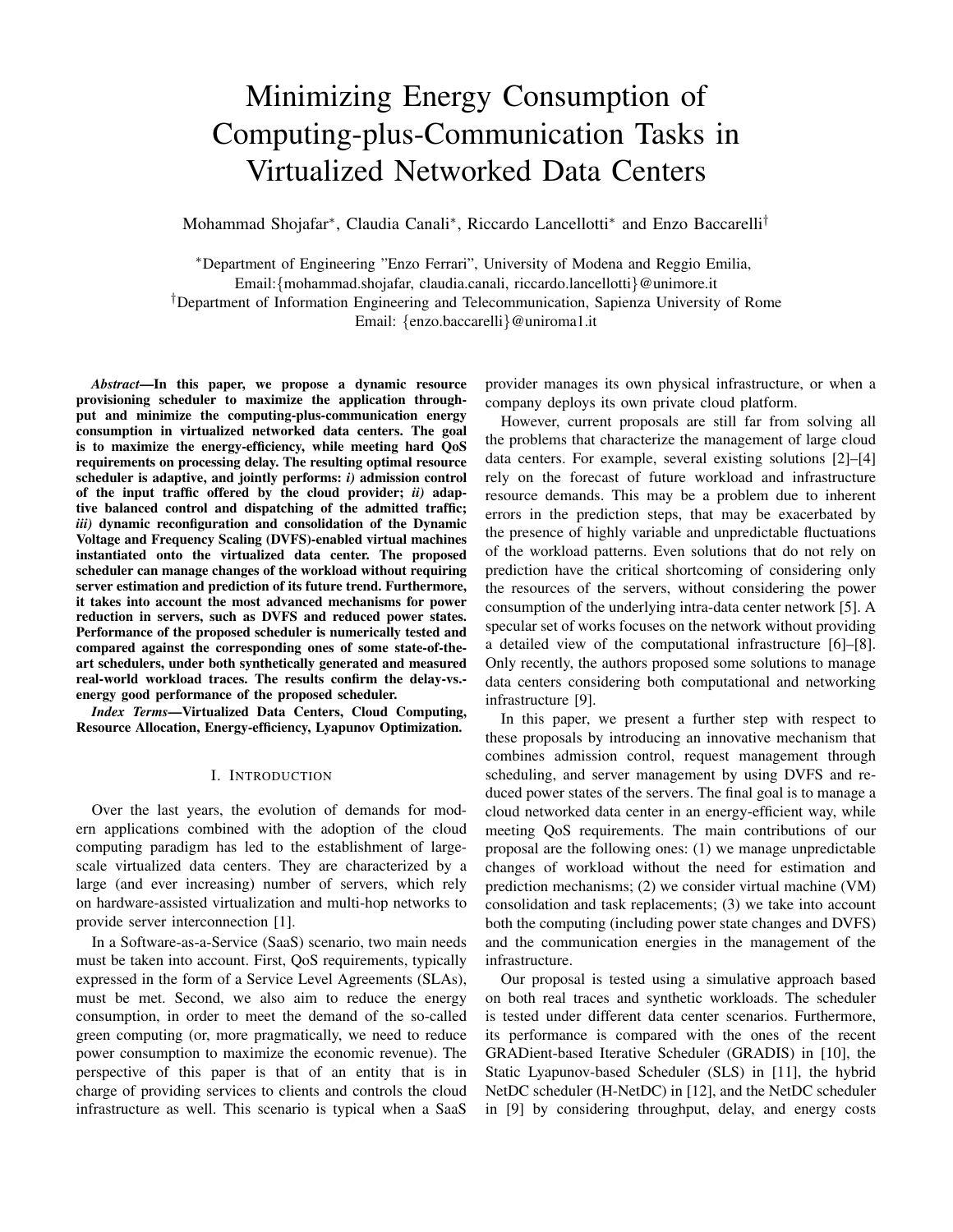

Fig. 1: Data center overview

(e.g., computing plus communication costs). Our experiments prove that our proposal maximizes energy efficiency, while per-application service rate is also maximized according to the control policies we define for each server.

The rest of this paper is organized as follows. After presenting the model of the considered virtualized data center architecture in Section II, we provide the problem formulation and the proposed joint scheduler in Section III. Performance evaluation results obtained through extensive simulation tests are presented in Section IV. Finally, Section V presents some concluding remarks.

#### II. SYSTEM ARCHITECTURE

## *A. Networked data center overview*

We begin to present an overview of the considered networked data center that uses our solution for performing scheduling and admission control.

Fig. 1 provides a general scheme of the considered networked data center. We have an heterogeneous set of clients issuing requests to the networked data center (e.g., the boxes on the left side of the figure). The set of requests is first processed by the *admission controller* that decides whether or not the request should be accepted by the data center. The traffic of admitted requests is, then, handled by the *traffic controller and dispatcher*. This component dispatches the requests over the VMs hosted by the processing nodes, while buffering the requests that are not immediately sent to the VMs. Our data center supports multiple services that can be requested by the clients, and each VM may host only one service; hence, queuing and dispatching operations take into account the deployment of VMs over the server infrastructure. Requests are distributed through the *internal data center network* to the appropriate *processing servers* (and VMs). A final element of our infrastructure is the internal service of *servers reconfiguration and consolidation*. This service is in charge of the capacity adjustment, that decides the deployment of VMs over the servers and manages the servers by determining the ON/OFF status of the servers, as well as the CPU frequencies by exploiting the DVFS capabilities of the underlying hardware.

The virtualized data center shown in Fig. 2 provides a more detailed view of three main components: *ADmission*



Fig. 2: Data center detailed model

*Controller (ADC)*, *Dispatcher*, and *Virtual Machine Monitor (VMM)*. The proposed model is consistent with the architecture presented in [11]. We consider a separate ADC for each application. A set of dispatchers, one for each application, has the twofold task of storing the allowed requests in buffers and distributing them over the VMs that will be responsible for their processing. Each VM has a queue that is used to store requests to be processed. Furthermore, a per-server VMM is responsible for both managing the status of the server (power ON/OFF, CPU frequency that is, servers reconfiguration) and for deciding which VMs must run on each server (that is, servers consolidation).

We consider that the data center supports a Software as a Service (SaaS) cloud system, that provides a set  $A$  of *applications*. Let  $N = |\mathcal{A}|$  be the number of such applications. The VMs that support the execution of these applications are deployed over a set  $S$  of  $M$  servers. For this purpose, we assume that each server  $j \in S$  has a set of resources (i.e., CPU, disk, memory, etc.) that are binded to the VMs hosted on it and supervised by its *VMM*. In practice, this *VMM* resides on the host Operating System of each virtualized server. In this paper, we focus on the case where the CPU is the bottleneck resource of each server. This happens, for example, when all applications running on the servers are computationally intensive. Therefore, CPU frequency, switch frequency and power and/or energy constraints are critical for this scenario [13].

According to [11], we consider a discrete-time model based on timeslots. Decisions on the capacity adjustment of the data centers are taken at the beginning of each timeslot. We assume that each timeslot is significantly longer than the job average interarrival time, so that resource provisioning may be based on the average arrival rate during each slot. For example, if requests arrive at a rate of few requests per seconds, the timeslot can be in the order of minutes.

We now detail the formal model used to describe the system. For the convenience of the readers, the major notations used in this paper are listed in Table I. In each slot  $t$ , new requests for  $i$ -th application arrive according to a random arrival process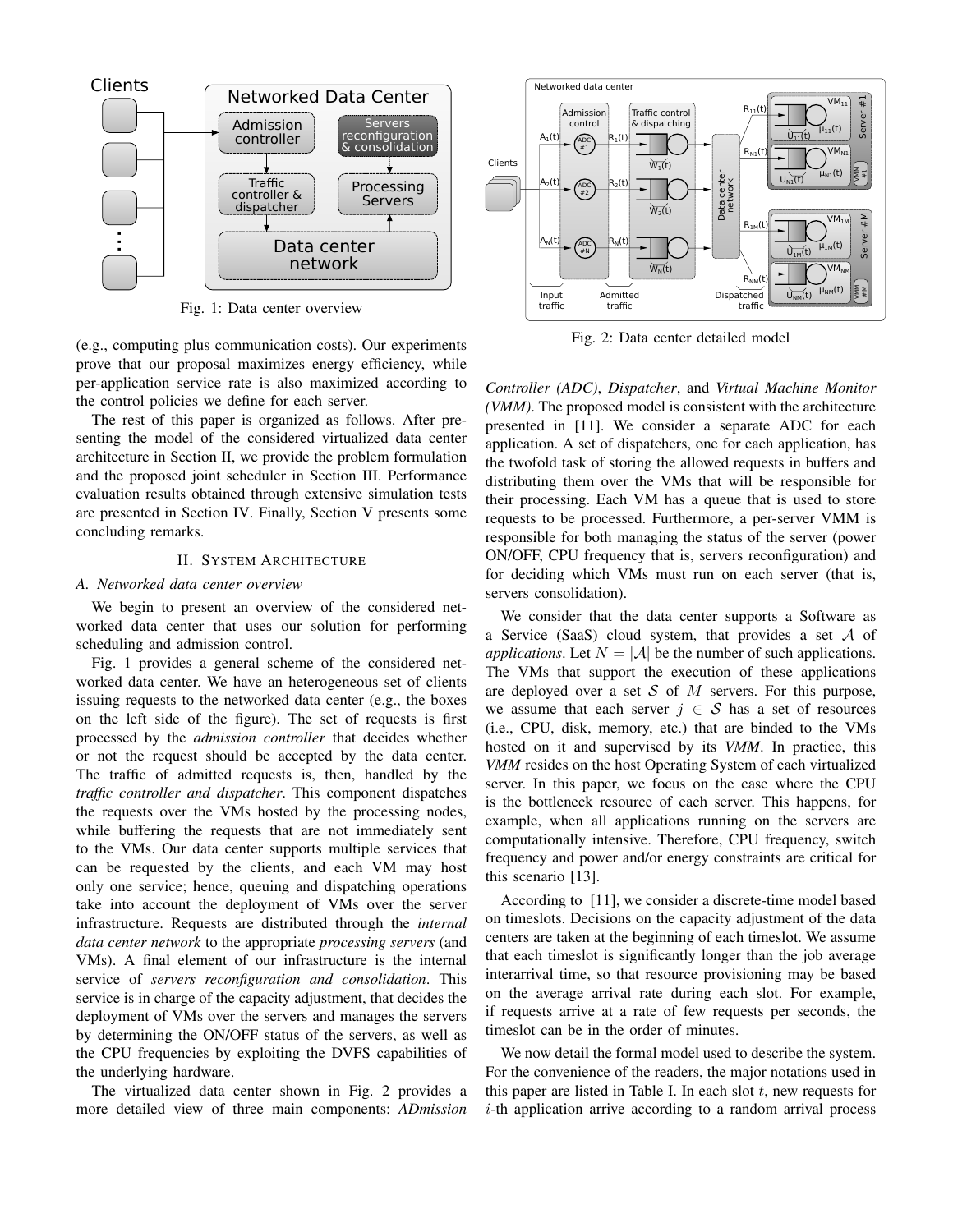TABLE I: Notation.

| Symbol                                   | <b>Meaning/Role</b>                                                       |
|------------------------------------------|---------------------------------------------------------------------------|
| $a_{ij}$                                 | Indicator of the <i>i</i> -th application to the <i>j</i> -th server      |
| $R_i(t)$ (IU/slot)                       | Admitted arrival requests after $ADC(i)$ in slot t                        |
| $A_i(t)$ (IU/slot)                       | New arrival requests for $i$ -th application in slot $t$                  |
| $R_{ij}(t)$ (IU/slot)                    | Routing decisions of $i$ -th application to $j$ -th server                |
| $\mu_{ij}(t)$ (IU/slot)                  | Service rate of <i>i</i> -th application on <i>j</i> -th server in slot t |
| $W_i(t)$ (IU/slot)                       | $i$ -th application buffer size in slot $t$                               |
| $U_{ij}(t)$ (IU/slot)                    | <i>i</i> -th application buffer size of the <i>j</i> -th server in slot t |
| $\overline{RTT_i}(s)$                    | Average round-trip-time of $j$ -th dispatcher-server link                 |
| $f_i(t)$ (IU/slot)                       | Processing rate of $j$ -th server in slot $t$                             |
| $f_i^{\max}(IU/slot)$                    | Maximum allowed processing rate of $j$ -th server                         |
| $r_i(t)(IU/slot)$                        | Communication rate of the $j$ -th server-dispatcher link                  |
| $\mathcal{E}$ <sup>idle</sup> (j)(Joule) | Static energy consumed by $j$ -th server                                  |
| $P_N^{idle}(j)(Watt)$                    | Static power consumed by $j$ -th dispatcher-server link                   |
| $\mathcal{E}_c^{max}(j)(Joule)$          | Maximum energy consumed by $j$ -th server                                 |
| $\mathcal{E}_c(j,t)$ ( <i>Joule</i> )    | Computing energy consumed by $j$ -th server in slot t                     |
| $\mathcal{E}_{dyn}(j,t)(Joule)$          | Switch energy consumed by $j$ -th server in slot $t$                      |
| $\mathcal{E}_{LAN}(j,t)(Joule)$          | Communication energy consumed by $j$ -th server                           |
| $\mathcal{E}_{i}^{tot}(t)(Joule)$        | Total energy consumed by $j$ -th server in slot $t$                       |

 $A_i(t)$  (IU/slot) with time average rate  $\lambda_i$  (IU/slot)<sup>1</sup>. We assume that the statistics of  $A_i(t)$  are unknown, so that  ${A_i(t) \in \mathcal{R}_0^+, t \geq 0}$  is a random process with unknown statistics.

#### *B. Admission Controller*

For each application  $i \in A$ , the ADC of Fig. 2 decides whether to admit or decline the new requests. The admitted requests are stored in the *Dispatcher* buffers (see the buffers connected to each ADC), before being routed by the *Dispatcher* to one of the servers hosting that application.

We consider (time-slotted)  $G/G/1$  fluid systems for modeling the queue sets of ADC and servers of Fig. 2. Due to the admission control, both set of queues are loss-free and they implement the FIFO service discipline. Specifically, at the end of slot t, the arrival  $A_i(t)$ ,  $t \geq 0$  of processing new (possibly, heterogeneous) requests arrive at the input of the ADCs of Fig. 2. Note that  $A_i(t)$  is assumed to be independent from the current backlogs of the ADC queues of Fig. 2. We assume that any new arrival that is not admitted by the ADC of Fig. 2 is declined. Let  $R_i(t)$  be the number of requests out of  $A_i(t)$  that are admitted into the *i*-th application buffer of the Dispatcher by  $ADC(i)$ . Let  $W_i(t) \in \mathcal{R}_0^+$  and  $U_{ij}(t) \in \mathcal{R}_0^+$ be the numbers of IUs stored by ADCs and server queues of Fig. 2 *at the beginning* of slot t. Furthermore, let  $R_{ij}$  $(IU/slot)$  be the size of task of the *i*-th application served by the *j*-th server that: (i) is drained from the  $ADC(i)$  queue *at the beginning* of slot  $t$ ; and, (ii) is injected into the  $ij$ th queue at *the end* of slot t. We assume that dispatching occurs on the basis of the VM-to-Server mapping provided by  ${a_{ij}}$ . If a given application is served by multiple VMs, we assume that the dispatcher uses the round-robin discipline for the scheduling.

## *C. Adaptive Balancing Control and Dispatching*

Let  $\mu_{ij}(t)$  (*IU/slot*) be the traffic that is drained from the  $j$ -th server queue of Fig. 2 *during* slot  $t$ . We denote the buffer backlog by  $W_i(t)$ , with  $0 \leq W_i(t) \leq A_i(t)$ . Hence, the time evolutions of the backlogs  $\{W_i(t) \in (\mathcal{R})_0^+, t \ge 0\},\$  $\{U_{ij}(t) \in (\mathcal{R})_0^+, t \ge 0\}$  of the  $ADC(i)$  and j-th server queues are dictated by the following Lindley's equations, respectively:

$$
W_i(t+1) = \left[W_i(t) - \left(\sum_j a_{ij} R_{ij}(t)\right)\right]_+ + R_i(t), t \ge 0, \quad (1)
$$

$$
U_{ij}(t+1) = [U_{ij}(t) - \mu_{ij}(t)]_+ + R_{ij}(t), t \ge 0,
$$
 (2)

where  $R_{ij}(t)$  is the number of requests for *i*-th application that are routed from its dispatcher to the  $i$ -th server in slot t.

## *D. Computing and Switching*

The client requests are sent by the dispatchers to the active VMs running on the servers for being processed. In this paper, we assume that VMs deployed over a server can change their share of server resources according to the model described in [14], that is widely adopted in private cloud environments. This model tends to face conditions of high computational demand by means of few large VMs instead of many small VMs. We adopt a simplified model where a single VM is deployed over each server and uses all the available resources for that server (we will refer to the VM deployed on server j as  $VM(j)$ . The extension of the model to the case where multiple VMs share the same server is left as an open issue to be addressed in future works.

In this paper, we model each server as capable of a processing rate  $f_i(t)$  in slot t. Depending on the size  $R_{i i}(t)$  (IU/slot) of the  $i$ -th application's task to be currently processed by the j-th server in slot t, the corresponding processing rate  $f_i(t)$ may be adaptively scaled at run-time through DVFS. In this way, each server can be operated at multiple voltages which operate different CPU frequency [15]. Let  $Q$  be the number of allowed CPU rates: for example, the Intel EIST-technologies allows to choose the clock frequency from a set of  $Q = 6^2$ or  $Q = 15<sup>3</sup>$  values for reducing the power consumption when the computational demands are low.

DVFS is applied by the hosting physical servers to stretch the processing times of the tasks and reduce energy consumption by decreasing the processing rates of the active VMs. Each processing rate may assume values over interval  $[0, f_j^{\text{max}}]$ , where  $f_j^{\text{max}}$  (*IU*/slot) is the maximum allowed processing of  $VM(j)$ .

In [16], it is shown that there is a quadratic relationship between the *CPU utilization* of  $VM(j)$  and the corresponding computing energy consumption  $\mathcal{E}_c(j, t)$  (all servers in our model are assumed to have identical CPU resources), so that we can write:

$$
\mathcal{E}_c(j,t) = \mathcal{E}_c^{idle}(j) + (f_j(t)/f_j^{max})^2 \left( \mathcal{E}_c^{max}(j) - \mathcal{E}_c^{idle}(j) \right)
$$
 (3)

Furthermore, we note that switching from the processing rate  $f_j(t-1)$  (e.g., the processing rate of  $VM(j)$  at  $(t-1)$ -th slot) to  $f_j(t)$  (e.g., the processing rate of  $VM(j)$  in t-th slot) entails an energy overhead of  $\mathcal{E}_{dyn}(j,t)$  [16]. Although the actual

<sup>&</sup>lt;sup>1</sup>The meaning of an Information Unit (IU) is application-dependent. We anticipate that, in the carried out tests of Section IV, IUs are understood as Mbit.

<sup>2</sup>http://download.intel.com/design/network/papers/30117401.pdf

<sup>3</sup>https://software.intel.com/sites/default/files/ftalat.pdf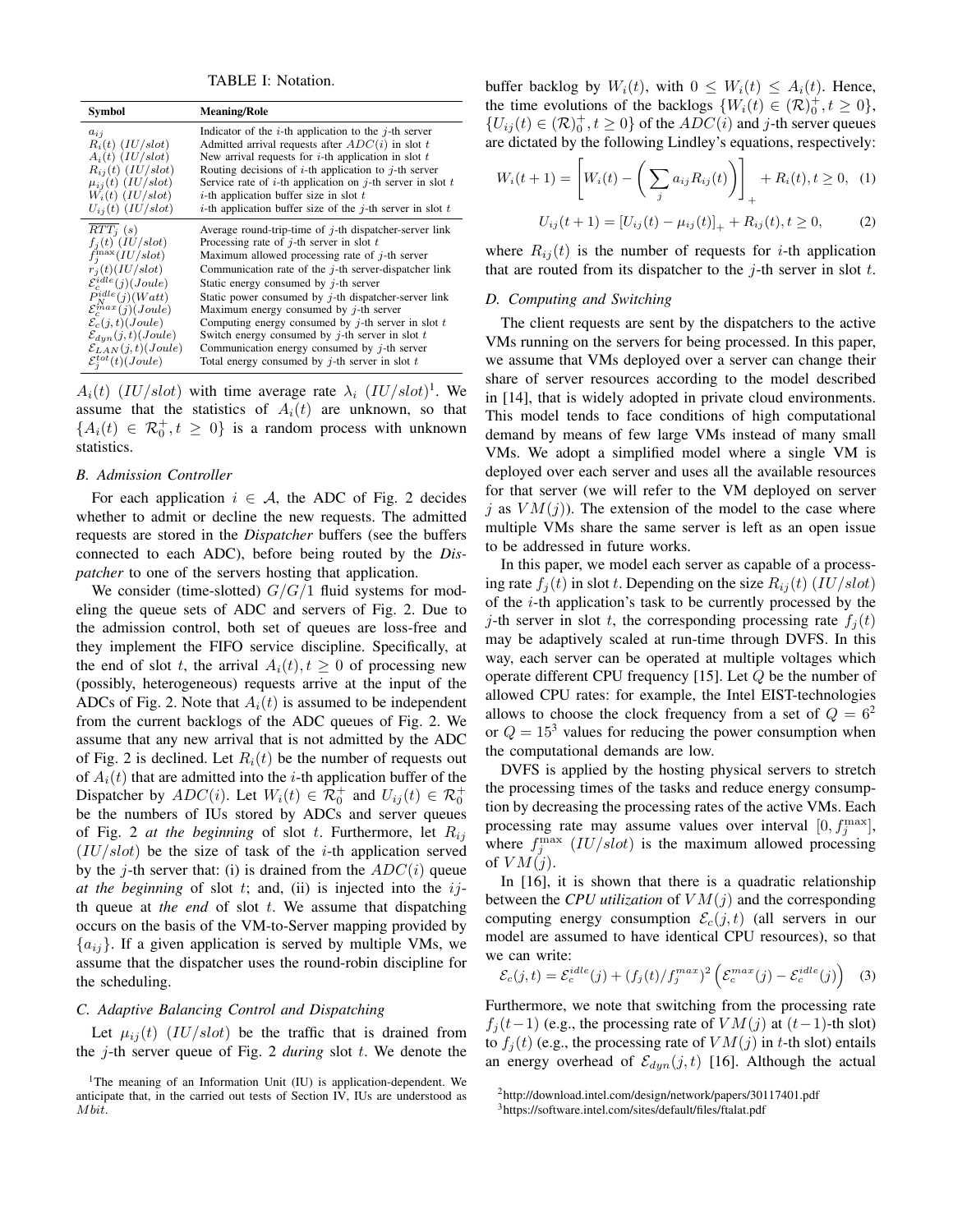behavior of the function  $\mathcal{E}_{dyn}(j, t)$  depends on the adopted DVFS technique, a quite common model is the following quadratic one [16]:

$$
\mathcal{E}_{dyn}(j,t) = k_e \left( f_j(t) - f_j(t-1) \right)^2.
$$
 (4)

In Eq. (4),  $k_e$   $(Joule/(Hz)^2)$  denotes the switch cost induced by an unit-size rate switching, which is typically limited up to few hundreds of  $\mu J$ 's per  $(MHz)^2$  [16].

At each slot, the VMM allocates the resources of each server among the VMs that host the applications running on that server. Let  $S(t)$  be the set of turned ON VMs at slot t. Hence, we have  $\dot{S}(t) \subseteq S$ . In our reference data center, the scheduler interleaves *reconfiguration* and *consolidation* slots. Specifically, at each reconfiguration slot, the scheduler does not change the set  $\hat{S}(t)$  of turned ON VMs and, then, it leaves unchanged the corresponding sets of turned ON/OFF physical servers. However, it assigns the requests  $R_{ij}$  to the turned ON VMs. Thus, the routing decisions  $R_{ij}(t)$  must satisfy the following constraints at slot  $t$ :

$$
a_{ij} = \begin{cases} 1, & R_{ij} = 0, \text{if } j \notin \dot{\mathcal{S}}(t) \\ 0, & \text{if } j \in \dot{\mathcal{S}}(t); \end{cases} \tag{5}
$$

$$
0 \leq \sum_{j \in \mathcal{S}(t)} a_{ij} R_{ij}(t) \leq W_i(t) \tag{6}
$$

#### *E. Communication*

We assume that the  $j$ -th virtual end-to-end connection (e.g., the j-th virtual link) of the data center of Fig. 2 is bidirectional, symmetric and operates in a *half-duplex* way [17]. A joint analysis of the computing-plus-communication energy consumption in *delay-tolerant* data centers is performed in [16], where the effects of inter networking infrastructures are evaluated. Two main conclusions arise from [16]. First, the energy consumption due to the data transport may represent a large part of the total energy consumption, especially at medium/high usage rates. Second, the energy consumption of cloud infrastructures needs to be analyzed by *simultaneously* accounting for data computing and Dispatcher-Server data transport. Motivated by these considerations, we consider the TCP New Reno protocol [18] to model the managed endto-end Dispatcher-Server transport connections. Hence, under the Congestion Avoidance state, the power drained by each connection may be evaluated as in [9]:

$$
P_j^{net}(t) = \Omega_j \left( \overline{RTT_j} \ r_j(t) \right)^2 + P_N^{idle}(j), \ j = 1, \dots, M, \tag{7}
$$

where  $RTT_j$  is the average round-trip-time of the j-th serverdispatcher end-to-end connection,  $r_j(t)$  is the communication rate of the j-th virtual link at the t-th slot, and  $\Omega_i$  is the j-th virtual link power coefficient that depends on the maximum segment size of the transmitted packets and on the number of per-segment ACKs as described in [10], [19].

Hence, the corresponding one-way transmission delay is:  $D_i(t) = (R_{ij}(t))/r_i(t)$ , where  $R_{ij}(t)$  is the workload of the *i*-th application (requests) which is assigned to available  $j$ -th server at the t-th slot. The overall two-way computing-pluscommunication delay induced by the  $j$ -th end-to-end connection of Fig. 2 equates to  $2D_i$ , so that the hard constraint on

the overall per-request execution time is:  $\max_{1 \leq j \leq M} \{2D_j\}.$ Thus, the corresponding one-way communication energy  $\mathcal{E}_{LAN}(j,t)$  wasted by the j-th virtual link at slot t is:

$$
\mathcal{E}_{LAN}(j,t) = P_j^{net}(t) (a_{ij} R_{ij}(t)) / r_j(t), \forall i \in \mathcal{A},
$$
 (8)

Hence, the resulting total computing-plus-communication energy  $\mathcal{E}_j^{tot}(t)$  consumed at slot t by the j-th server is:

$$
\mathcal{E}_j^{tot}(t) = \mathcal{E}_c(j, t) + \mathcal{E}_{dyn}(j, t) + \mathcal{E}_{LAN}(j, t). \tag{9}
$$

## III. PROBLEM FORMULATION AND SOLUTION

We now present our proposal of a dynamic load balancing and resource provisioning approach that takes into account computation and communication costs, and exploits DVFSbased discrete frequencies and their time shares for each VM. Our final goal is to maximize the throughput of the applications and minimize the joint computing-plus-communication energy costs of the servers, subject to the available control options and to the structural constraints imposed by the considered model. Since frequent turning ON/OFF servers may be undesirable (for example, due to hardware reliability issues), we will focus on frame-based control policies, where time is divided into frames of length  $T$  slots. We define  $T_{max}$  as the maximum number of slots considered in our experiments for the evaluation of SLAs. We recall that the set of active servers is chosen at the beginning of each frame and does not change for the duration of that frame (reconfiguration state): this set may change in the next frame as workloads change (consolidation state). In the consolidation state, we use the MBFD [20] policy to migrate some of active servers' backlogs to some other servers, then we update the set of active servers. Let  $\mathcal{T}_i$  and  $\xi_i$  denote the (average expected) rate of admitted requests for  $i$ -th application and the (average expected) total joint computing-plus-communication energy consumption of j-th server, that is  $\mathcal{T}_i \triangleq \lim_{t \leftarrow \infty} \frac{1}{t-1} \sum_{\tau=0}^{t-1} E\{R_i(\tau)\}$ and  $\xi_j \triangleq \lim_{t \to \infty} \frac{1}{t-1} \sum_{\tau=0}^{t-1} E\{\mathcal{E}_j^{tot}(\tau)\}\)$ , respectively. We define  $\mathcal{I} \triangleq \{ \mathcal{T}_1, \mathcal{T}_2, \ldots, \mathcal{T}_N \}$  as the vector of average rates of applications and  $\xi \triangleq \{ \xi_1, \xi_2, \dots, \xi_M \}$  as the vector of energy average rates of servers. Hence, the resource reconfiguration/consolidation problem at slot  $t$  is formulated as in the following:

$$
\min_{\chi} \quad \left(\theta \sum_{j \in \hat{\mathcal{S}}} \xi_j - \sum_{i \in \mathcal{A}} \beta_i \mathcal{T}_i\right),\tag{10.1}
$$

subject to:

$$
0 \le f_j(t) \le f_j^{max}, \qquad \forall j \in \hat{\mathcal{S}}, \quad (10.2)
$$

$$
0 \leq \mathcal{T}_i \leq \lambda_i, \mathcal{T} \in \Gamma, \qquad \forall i \in \mathcal{A}, \quad (10.3)
$$

Eqs. 
$$
(1), (2), (5), (6)
$$
. (10.4)

where  $\chi \triangleq \{ \mathcal{T}, f_j(t), U_{ij}, R_i(t), i \in \mathcal{A}, j \in \mathcal{S} \}$ . In Eq.(10.1),  $\theta$  and  $\beta_i$  are non-negative weights which are used for normalization and to assign priorities between throughput and energy. The optimization problem in Eq. (10.1) is a general weighted linear combination of the sum throughput of the applications and the average energy usage in the data center. Eq. (10.2)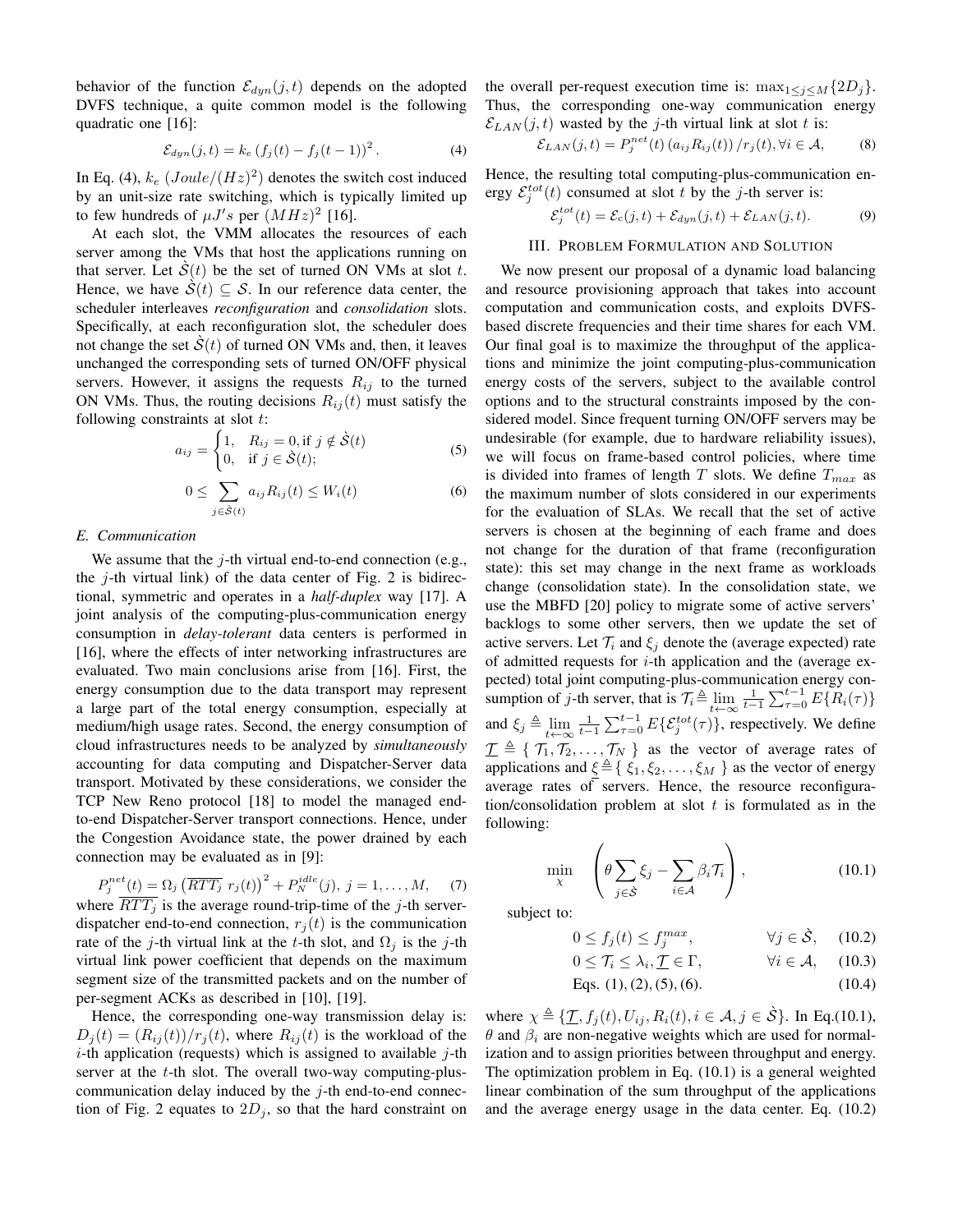(resp., Eq.  $(10.3)$ ) bounds the maximum processing rate of jth server (resp., maximum average rate of  $i$ -th application). At the end, Γ in (10.3) represents the *capacity region* of the data center, which is defined as the set of all possible longterm throughput values that can be achieved under any feasible resource allocation strategy.

In the rest of the paper, the optimal solution of the problem (10) is denoted as in  $\{f_j^*(t), U_{ij}^*, R_i^*(t), i \in \mathcal{A}, j \in \mathcal{S}\}$ . We rely on the Lyapunov optimization [11], [21] to develop an optimal control policy. In particular, we introduce a dynamic control algorithm that achieves the optimal solution  $\{T_i^*\}$  and  $\{\xi_j^*\}$ . We use queue backlog values in slot t to make decisions for the proposed algorithm in ADC, Routing and VMM components of Fig. 2. These decisions help us to dynamically update the system condition, while the new requests come to the system. Hence, the proposed algorithm optimizes the objective in (10) by solving a sequence of optimization problems over time. The queue backlogs can be viewed as dynamic Lagrange multipliers that enable stochastic optimization [21]. The proposed method called Joint Dynamic Lyapunov-based Scheduler *(JDLS)* performs the following actions:

1) *Admission control*: it is important to maximize  $R_i(t)$ and minimize the application backlog  $W_i(t)$  for *i*-th application in slot  $t$ . So, we should solve the following problem:

$$
\min_{i} R_i(t) \left[ W_i(t) - V\beta_i \right], \tag{11.1}
$$

s.t: 
$$
0 \le R_i(t) \le A_i(t)
$$
, (11.2)

where  $V \geq 0$  is a control parameter used by the system administrator to control the trade-off between average delay and total average utility by exploiting the threshold-based mechanism used in [11]. If the current ADC queue backlog for  $i$ -th application satisfies the condition  $W_i(t) > V\beta_i$ , then  $R_i^*(t) = 0$  and no new requests are admitted. Otherwise,  $R_i^*(t) = A_i(t)$  and all new requests are admitted.

- 2) *Request dispatching*: for the i-th application, we dispatch the  $ADC(i)$ 's drained queue requests to the active servers in set  $S(t)$  using a *round-robin policy*.
- 3) *VMM and resource allocation*: for j-th server in the set  $\dot{S}(t)$ , we have to solve the following sub-problem:

$$
\min_{i} \sum_{i \in \mathcal{A}} V\theta \mathcal{E}_{j}^{tot}(t) - U_{ij}(t)\mu_{ij}(t),
$$
\n(12.1)  
\ns.t: Eqs. (3), (4), (7), (12.2)

Eq. (12) is a generalized min-weight problem, where the service rate provided to any application is weighted by its current queue backlog. Hence, the optimal solution allocates resources to maximize the service rate of the most backlogged application:  $\sum_{i \in A} U_{ij}(t) \mu_{ij}(t)$ , and minimize the overall energy consumption for  $j$ th server:  $\sum_{i \in A} V \theta \mathcal{E}_j^{tot}(t)$ . It is worth to note that each server solves its own resource allocation problem independently by using the queue backlog values of the applications hosted on it and this can be implemented in a fully distributed way, with a major benefit in terms of scalability.

Algorithm 1 reports a pseudo-code for the adaptive implementation of the proposed resource scheduler.

| Algorithm 1 A pseudo-code of the proposed JDLS |                                      |                                                              |  |  |  |
|------------------------------------------------|--------------------------------------|--------------------------------------------------------------|--|--|--|
|                                                | 1: for $t > 1$ do                    |                                                              |  |  |  |
| 2:                                             | if $t \neq nT$ , then                | $\triangleright$ t is a reconfiguration slot,                |  |  |  |
| 3:                                             | for all $i \in A$ do                 |                                                              |  |  |  |
| 4:                                             | Update $R_i(t)$ using eq. (11);      |                                                              |  |  |  |
| 5:                                             |                                      | Update $R_{ij}(t)$ using eq. (5), (6) and JDLS's Routing;    |  |  |  |
| 6:                                             |                                      | Update $W_i(t+1)$ using eq. (1);                             |  |  |  |
| 7:                                             | end for                              |                                                              |  |  |  |
| 8:                                             | for all $j \in \hat{S}$ do           |                                                              |  |  |  |
| 9:                                             | Update $\mu_{ij}(t)$ using eq. (12); |                                                              |  |  |  |
| 10:                                            |                                      | Update $U_{ij}(t+1)$ using eq. (2);                          |  |  |  |
| 11:                                            | end for                              |                                                              |  |  |  |
| 12:                                            | else                                 | $\triangleright$ t is a consolidation slot                   |  |  |  |
|                                                | re-run lines $3-7$ ;<br>13:          |                                                              |  |  |  |
| 14:                                            | for all $j \in S$ do                 |                                                              |  |  |  |
| 15:                                            |                                      | Update $\mu_{ij}(t)$ using eq. (12) and update eq. (3), (4), |  |  |  |
|                                                | and (8) with zero frequency;         |                                                              |  |  |  |
| 16:                                            |                                      | Request task replacement using MBFD [20] policy              |  |  |  |
|                                                | over $\dot{S}(t)$ ;                  |                                                              |  |  |  |
| 17:                                            | Update $\hat{S}(t)$ ;                |                                                              |  |  |  |
| 18:                                            | end for                              |                                                              |  |  |  |
| 19:                                            | end if                               |                                                              |  |  |  |
|                                                | $20:$ end for                        |                                                              |  |  |  |

#### IV. TEST RESULTS AND PERFORMANCE COMPARISONS

This section presents the performance evaluation of the proposed scheduler under a set of synthetic and real-world input traffic traces. In particular, we perform a sensitivity analysis with respect to the main model parameters; then, we compare the performance of the proposed JDLS scheduler with that of the recent GRADient-based Iterative Scheduler (GRADIS) [10], the Static Lyapunov-based Scheduler (SLS) in [11], the hybrid NetDC scheduler (H-NetDC) in [12], and the NetDC scheduler (NetDC) in [9]. It is worth to note that the parameters of each scheduler have been tuned in preliminary experiments to ensure a fair comparison among the considered approaches. As metrics for the scheduler performance evaluation, we consider the total utility (Throughput)  $\mathcal{U}_{tot}$ , the total consumed energy  $\overline{\xi}_i^*$ <sup>\*</sup>/<sub>j</sub> and the total delay  $\overline{T}_{tot}^*$  of the admitted requests.

## *A. Simulated Setup*

The simulations have been carried out by exploiting the numerical software of the MATLAB platform. They emulate 10 quad-core Dell PowerEdge servers, equipped with 3.06 GHz Intel Xeon CPU and 4GB of RAM. All the emulated servers are connected through commodity Fast Ethernet NICs. In all carried out tests, we configure the VMs with 512MB of RAM and emulate the TCP New Reno protocol for implementing the needed VM-to-VM transport connections.

For the experiments, we consider two different scenarios. The first scenario includes a synthetic workload, whose main parameters are detailed in Table II. The second scenario refers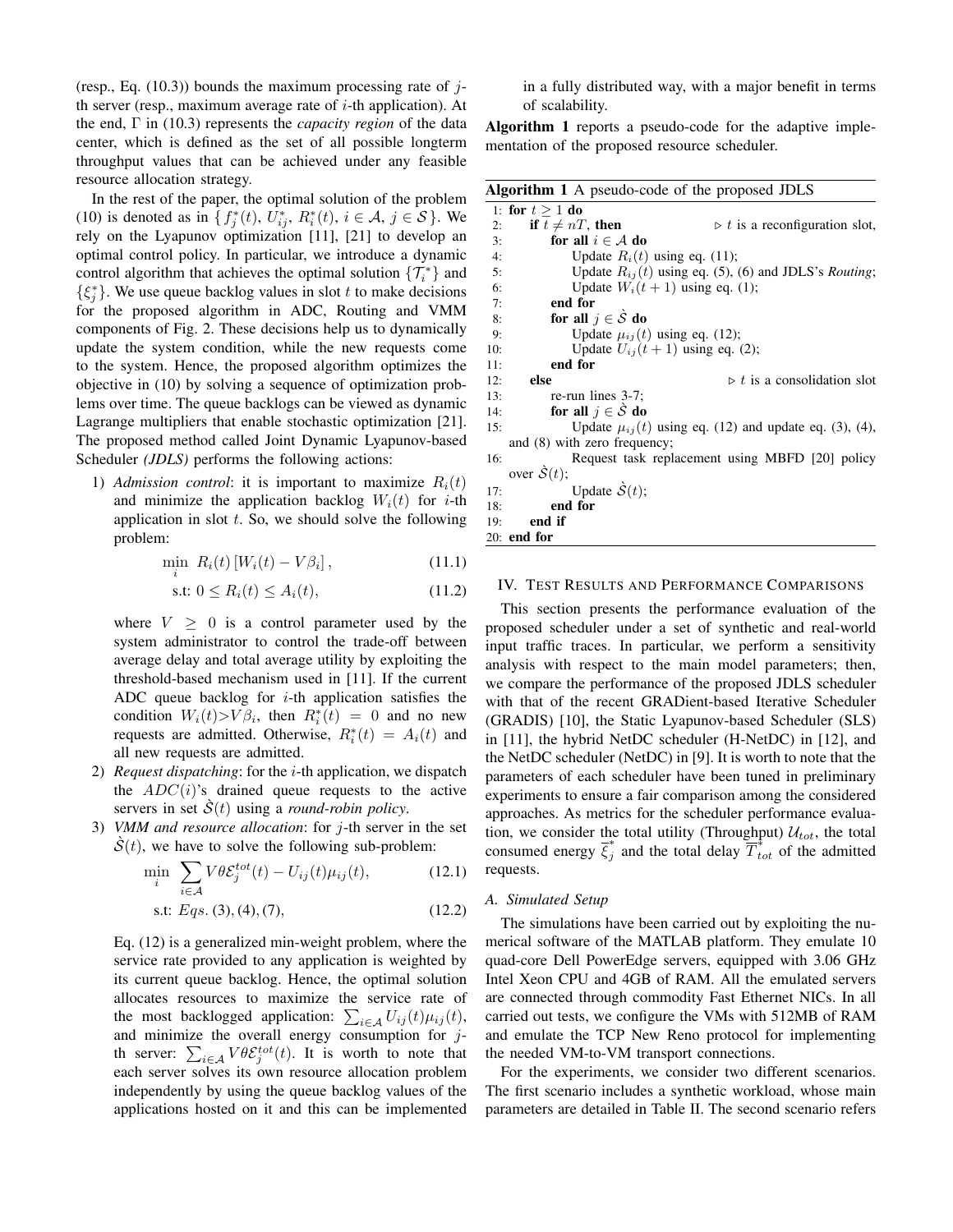TABLE II: Default values of the main simulated parameters.

| <b>Parameter</b>                                    | Value                                          |
|-----------------------------------------------------|------------------------------------------------|
| $(\Delta, \gamma = \theta/\beta_i)$                 | $(1 (s), \{0.5, 1, 2\})$                       |
| $(T, T_{max})$                                      | (100, 1000)                                    |
| $(\Omega_j, P_N^{idle}(j))$                         | $(0.5, 0.5)$ $(Watt)$ $\forall j \in S$        |
| (M, N, V)                                           | $(100, 10, \{0:500:20000\})$                   |
| $A_i$                                               | 8 ( <i>Mbit</i> ) $\forall i \in \mathcal{A}$  |
| PMR <sup>4</sup>                                    | 2                                              |
| $k_e, Q$                                            | $0.05~(J/(MHz)^2)$ , 6                         |
| $r_j^{max}, f_j^{max}$                              | 100, 10 $(Mbit/s) \ \forall j \in S$           |
| $RTT_i$                                             | 70 $(\mu s)$ $\forall j \in S$                 |
| $(\mu_{ij}^{min}, \mu_{ij}^{max})$                  | $\{(200, 400), (50, 300)\}\ (Mbit/slot)$       |
| $(\mathcal{E}_c^{idle}(j), \mathcal{E}_c^{max}(j))$ | $(5, 240) (Joule) \ \forall j \in \mathcal{S}$ |



Fig. 3: Measured workload trace: PMR = 1.526.

to a real-world workload trace, which is represented in Fig. 3: this is the same real-world workload trace considered in [22]. We perform preliminary experiments and we found that the best parameter values for the real-world workload are  $k_e = 0.5$ [*Joule*/( $MHz$ )<sup>2</sup>] and  $T = 1.2$  [s].

#### *B. Experimental Results*

In order to measure the performance of the proposed scheduler JDLS, we perform different experiments detailed in the following subsections.

*1) Throughput and Average Total Delay:* In this experiment we evaluate the total average utility  $U_{tot}$  and the average total delay of the admitted requests  $\overline{T}_{tot}^*$  for different values of the input parameters V and  $\gamma$ . We define  $\overline{T}_{tot}^*$  like [23] as the sum of the delay in the first queue blocks (ADC buffers) and second queue blocks (VM buffers), expressed as the number of time slots. Fig. 4a and 4b show the measured  $U_{tot}$  and  $\overline{T}_{tot}^*$  under the linear and quadratic control decisions  $\mu_{ij}$  of Eq. (12), respectively.

The observation of these results leads to two main conclusions. First,  $U_{tot}$  (which is the solution of (10.1)) decreases for increasing values of the weight factor of  $\gamma \triangleq \theta/\beta_i$ ,  $\forall i$  and V.  $U_{tot}$  converges to a minimum value, and  $\overline{T}_{tot}^{*/}$  increases and converges to a maximum value for larger values of V. This is due to the fact that, according to the conditional



Fig. 4:  $\overline{T}_{tot}^*$  vs. V and  $\mathcal{U}_{tot}$  for the synthetic workload for linear (4a) and quadratic (4b) control decision  $\mu_{ij}$ .

drift theorem), the performance of the minimization algorithm is bounded up to a finite constant which depends on the arrival and service rates [24]. Second, we conclude that the average overall time and utility of the presented data center is independent of the control decision  $\mu_{ij}$ . It means that each server solves its own resource allocation problem independently by using the queue backlog values of the applications hosted on it and this allows, in return, the implementation of the proposed approach in a fully distributed way.

*2) Sensitivity to the data center parameters:* Fig. 5 reports the average total consumed energy  $\overline{\xi}_i^*$  $j$  for servers for various values of M and other parameters, such as  $Q$  (Fig. 5a),  $k_e$ (Fig. 5b), and  $\Omega_j$  (Fig. 5c). Specifically, Fig. 5 points out that: (i) while M increases, the  $\overline{\xi}_j^*$  decreases; (ii) while Q,  $k_e$ , and  $\Omega_j$  increases, the  $\overline{\xi}_j^*$  declines according to the Eqs. (3), (4) and (8), respectively. In Fig. 5a,  $Q = \infty$  indicates the case of realtime results where we have no queues: in this case, the optimal frequency of each server is the corresponding frequency that we need for the incoming workload (ideal case).

*3) Performance Comparisons:* We now present a comparison of the proposed JDLS scheduler with other available

<sup>4</sup>PMR:=Peak-to-Mean Ratio of the input workload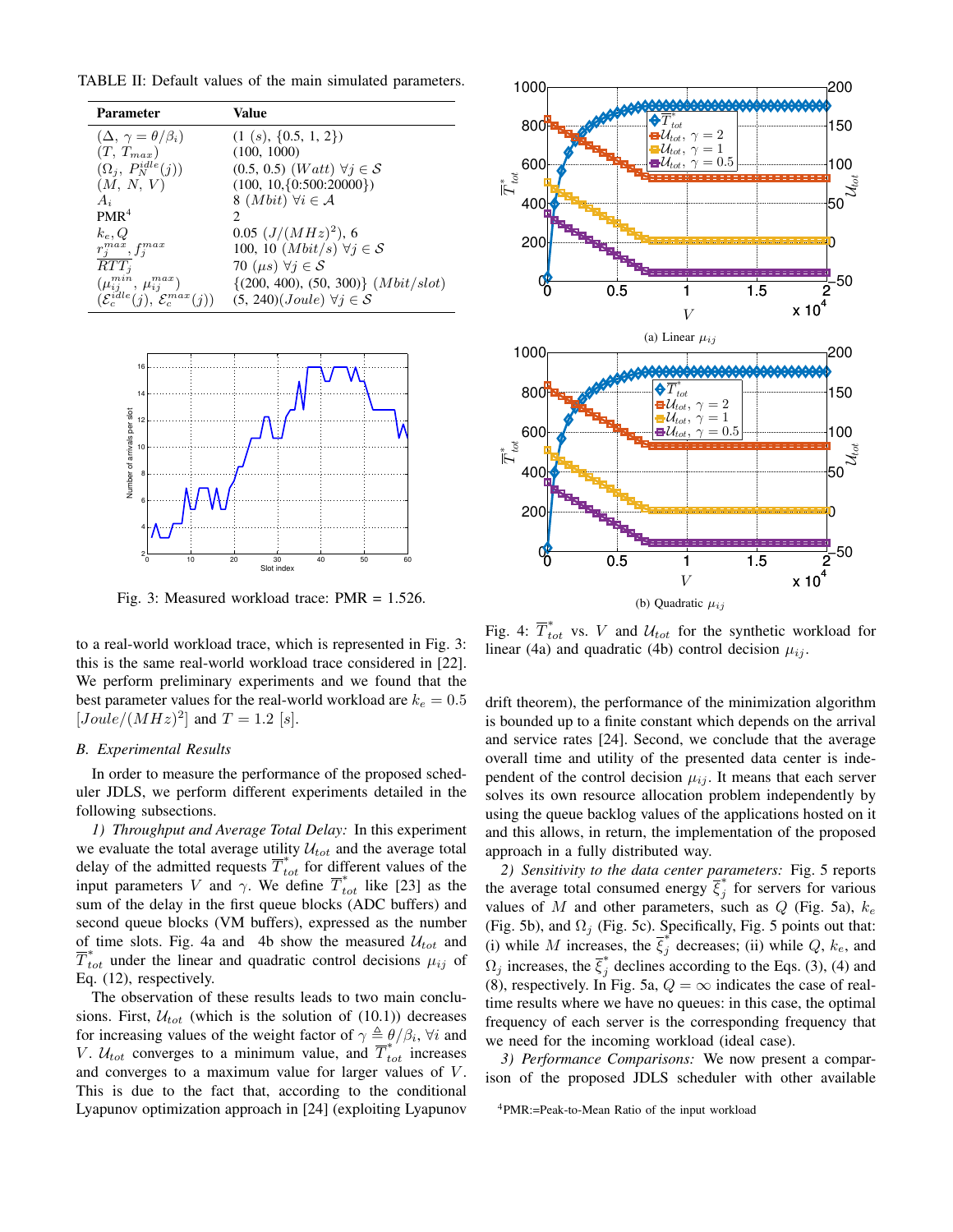

Fig. 5: Sensitivity analysis with respect to parameters Q (5a),  $k_e$  (5b) and  $\Omega_j$  at  $V = 10^4$ ,  $k_e = 5$  (5c).

alternatives in terms of consumed energy, total delay and execution times.

Fig. 6 presents the average total consumed energy  $\overline{\xi}_i^*$  $j$  and the average total delay  $\overline{T}_{tot}^*$  versus the number of VMs M for the aforementioned schedulers [9]–[12] for the synthetic workload. In detail, Fig. 6a shows that the average energy saving of the JDLS scheduler over NetDC, GRADIS, SLS H-NetDC methods is about 75%, 70%, 85% and 91%, respectively. This result confirms that the proposed JDLS scheduler is capable to adapt to the incoming behaviors of the input workload by increasing the number of turned ON VMs faster than other methods. Fig. 6b compares the average total delay  $\overline{T}_{tot}^*$  of JDLS, GRADIS [10] and SLS [11] for increasing values of M. In this case we do not consider the NetDC and H-NetDC schedulers because they are real-time approaches which do not use any queue for the incoming requests. The results of Fig. 6b show that the average total saving of JDLS over the GRADIS is almost 30%, but is lower with respect to SLS; it is important to consider that JDLS performs communication joint switching optimization whilst SLS does not perform them.

We also evaluate how JDLS can handle a real world scenario. To this aim, we consider the traces in Fig. 3 [22] previously described. Fig. 7 compares the average total consumed energy  $\overline{\xi}_i^*$  $\int_{j}^{\pi}$  for different values of M for the aforementioned schedulers [9]–[12]. These results show that by increasing the number of servers, the average energy consumption perserver decreases for all the tested schedulers. The amount of energy saving of JDLS compared to SLS, NetDC, GRADIS, and H-NetDC is about 30%, 50%, 51% and 78%, respectively. This last comparison confirms that JDLS can reduce energy consumption even in the highly variable scenario that characterizes real world workloads.

In the last simulation, we evaluate the average execution time for each of the five considered schedulers for different number of slots  $(T_{max} = 10^3, 10^4)$  for the synthetic and the real-world workload traces. The results reported in Table III show that the JDLS scheduler is able to work with a significantly lower average execution time with respect to the GRADIS and the NetDC/H-NetDC methods, in both scenarios and scales of incoming workloads. The NetDC/H-NetDC methods are considered together because, from a computational point of view, they perform the same operations and therefore have the same speed. As shown in Table III, the average time saving of the JDLS scheduler for the higher amount of time slots ( $T_{max} = 10^4$ ) over the GRADIS and



Fig. 6: Performance comparison under synthetic workload (with  $T_{max} = 10^4$  and  $V = 10^4$ ).



Fig. 7:  $\overline{T}_{tot}^*$  comparison under real workload.

the NetDC/H-NetDC alternatives is of about 48% and 94.7% in the synthetic workload, and of 59% and 66% in the real-